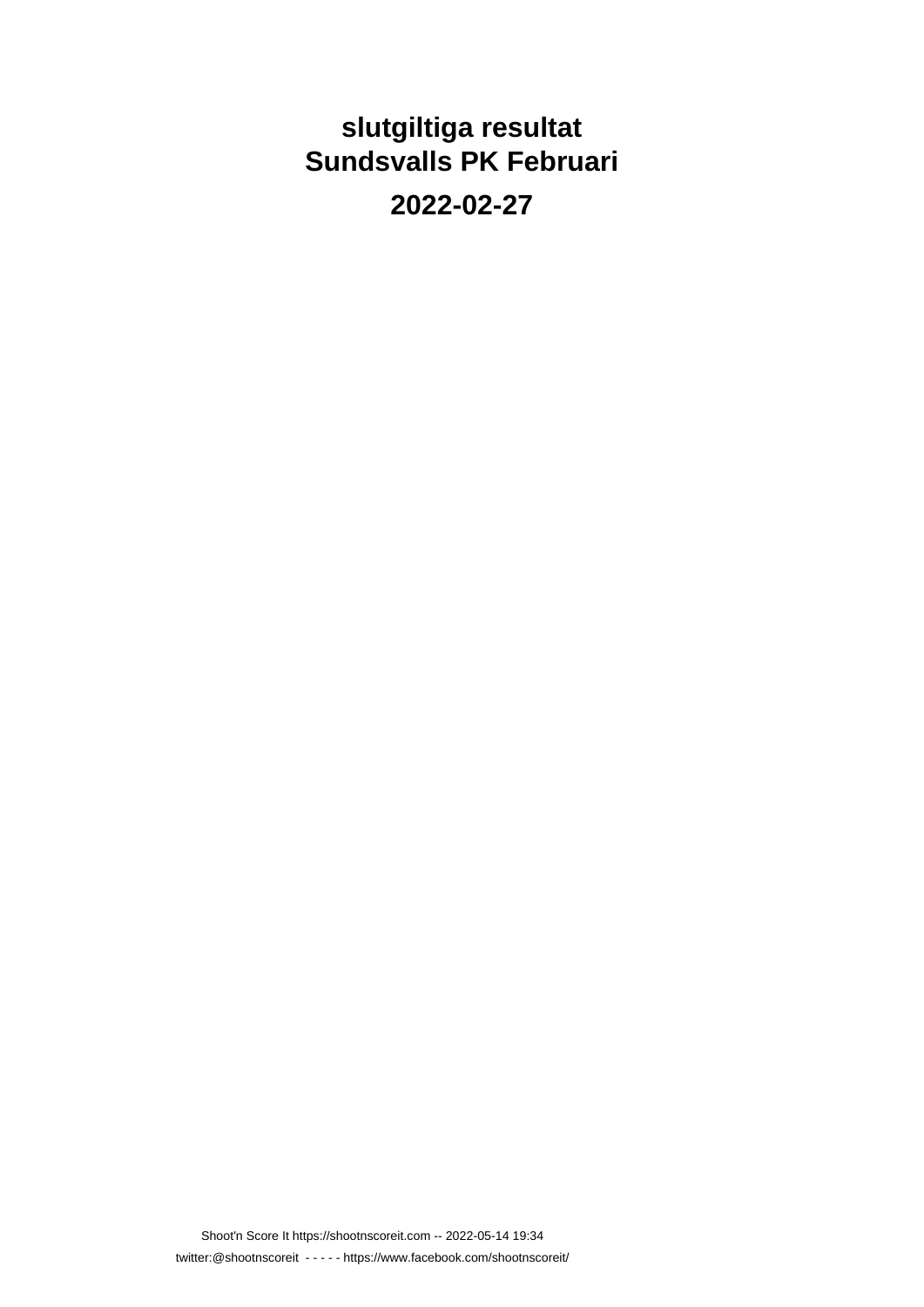#### **OPEN results**

| #. | MATCH<br><b>PROCENT</b> | MATCH<br>POÄNG | Tävlande<br>#. Namn    | DIV   |  | CAT CLS REG | #ICS        |
|----|-------------------------|----------------|------------------------|-------|--|-------------|-------------|
|    | 100.00                  | 360,0000       | Anders Johansson<br>14 | +Open |  | <b>SWE</b>  | iohansson81 |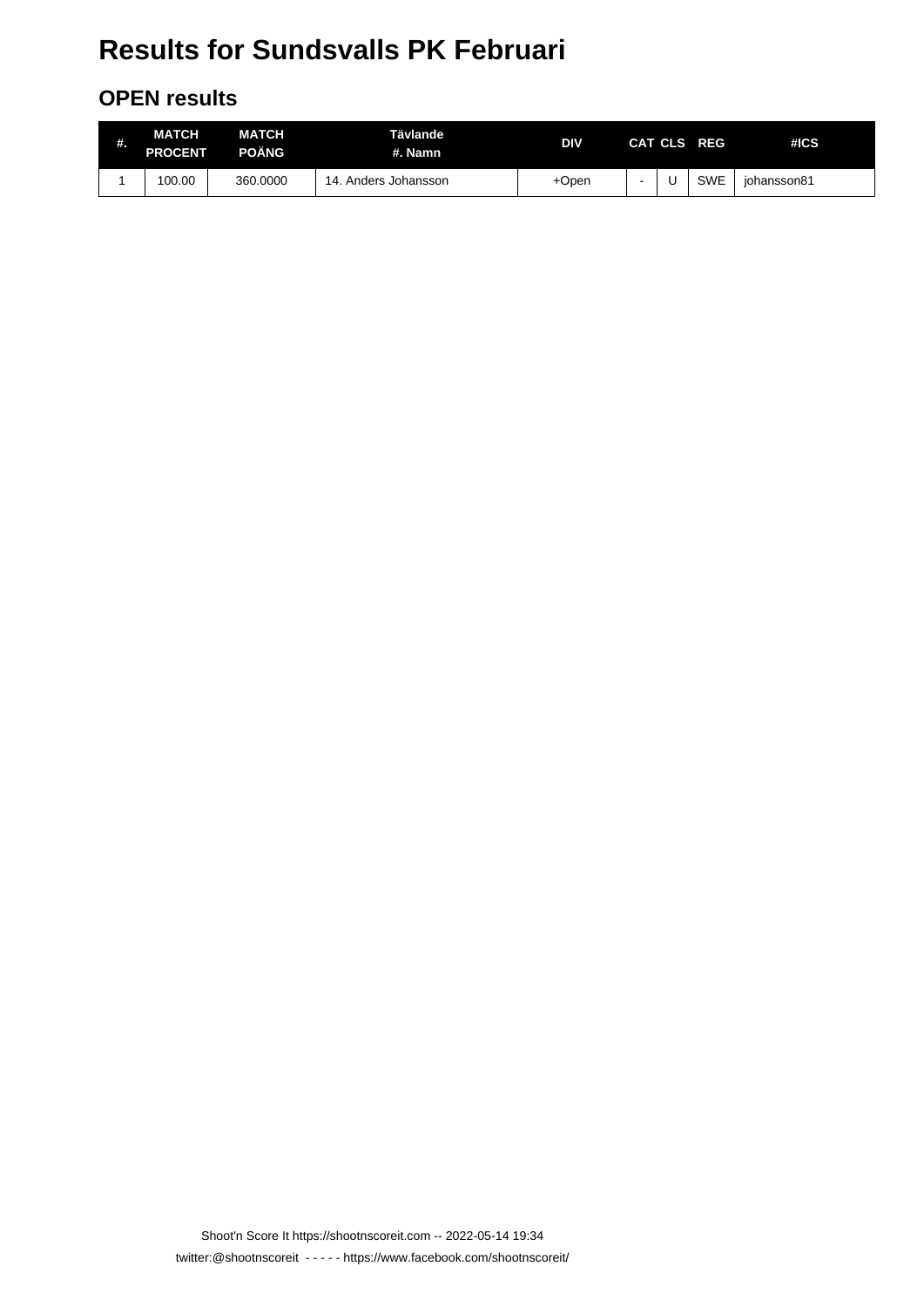#### **STANDARD results**

| #. | <b>MATCH</b><br><b>PROCENT</b> | MATCH<br><b>POÄNG</b> | Tävlande<br>#. Namn     | <b>DIV</b>   |      |   | CAT CLS REG | #ICS   |
|----|--------------------------------|-----------------------|-------------------------|--------------|------|---|-------------|--------|
|    | 100.00                         | 339.0377              | 15. Hans Olof Söderling | -Standard    | $\,$ |   | <b>SWE</b>  | lillen |
| 2  | 94.50                          | 320.3988              | 22. Mats Parhammar      | $+$ Standard | S    |   | <b>SWE</b>  | mapa   |
| 3  | 47.61                          | 161.4119              | 19. Martin Nygård       | -Standard    | $\,$ |   | <b>SWE</b>  |        |
| 4  | 41.98                          | 142.3207              | 13. Jan Olofsson        | -Standard    | SS   | U | <b>SWE</b>  | jojo   |

Shoot'n Score It https://shootnscoreit.com -- 2022-05-14 19:34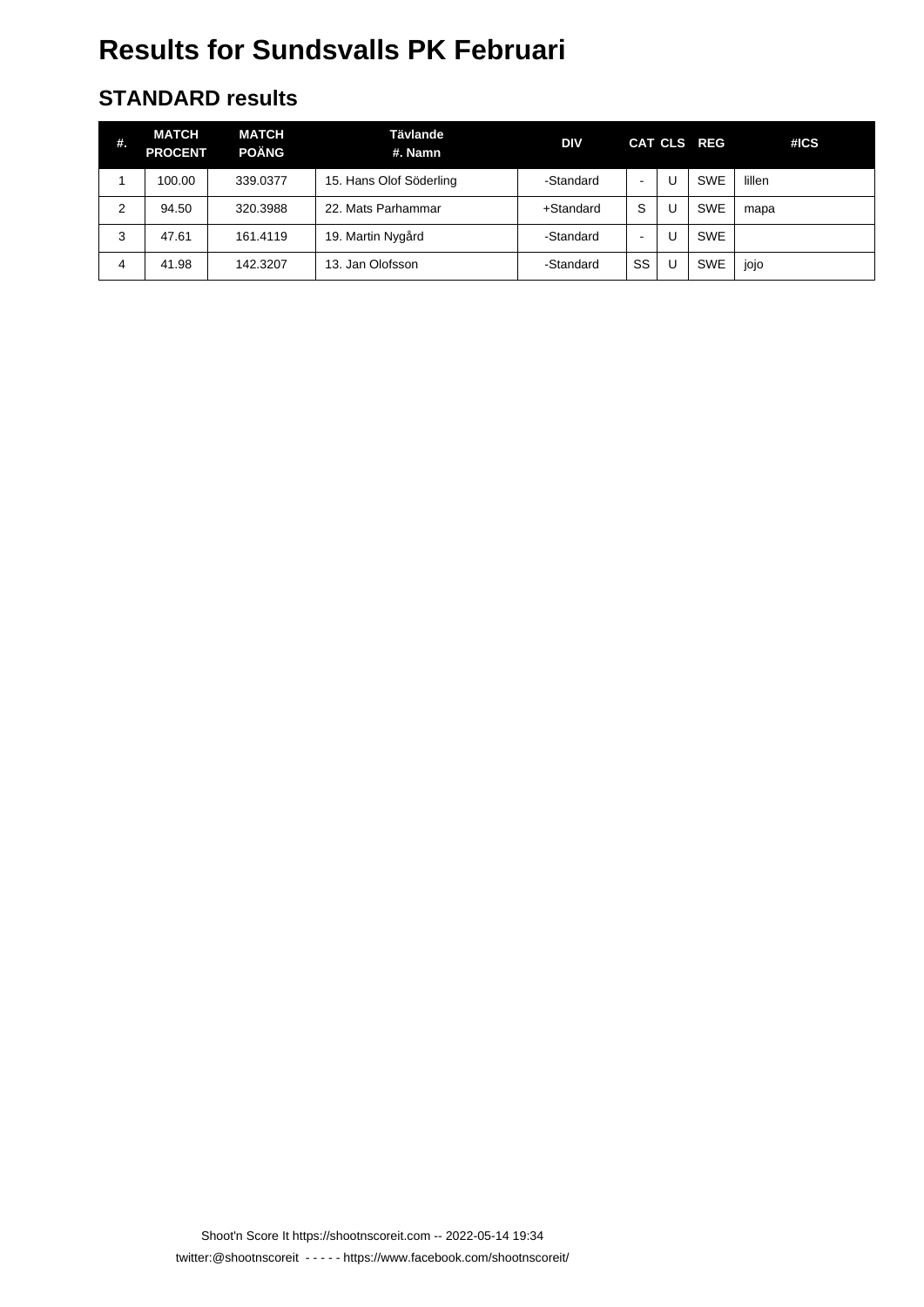#### **PRODUCTION results**

| #. | <b>MATCH</b><br><b>PROCENT</b> | <b>MATCH</b><br><b>POÄNG</b> | Tävlande<br>#. Namn   | DIV         |                | CAT CLS REG | #ICS   |
|----|--------------------------------|------------------------------|-----------------------|-------------|----------------|-------------|--------|
|    | 100.00                         | 359.5796                     | . Robert Johansson    | -Production | $\blacksquare$ | <b>SWE</b>  | rj84   |
| 2  | 79.44                          | 285.6473                     | 3. Conny Valkebäck    | -Production | ۰              | <b>SWE</b>  | ceve   |
| 3  | 53.62                          | 192.8198                     | 16. Richard Johansson | -Production | ۰              | <b>SWE</b>  | bork86 |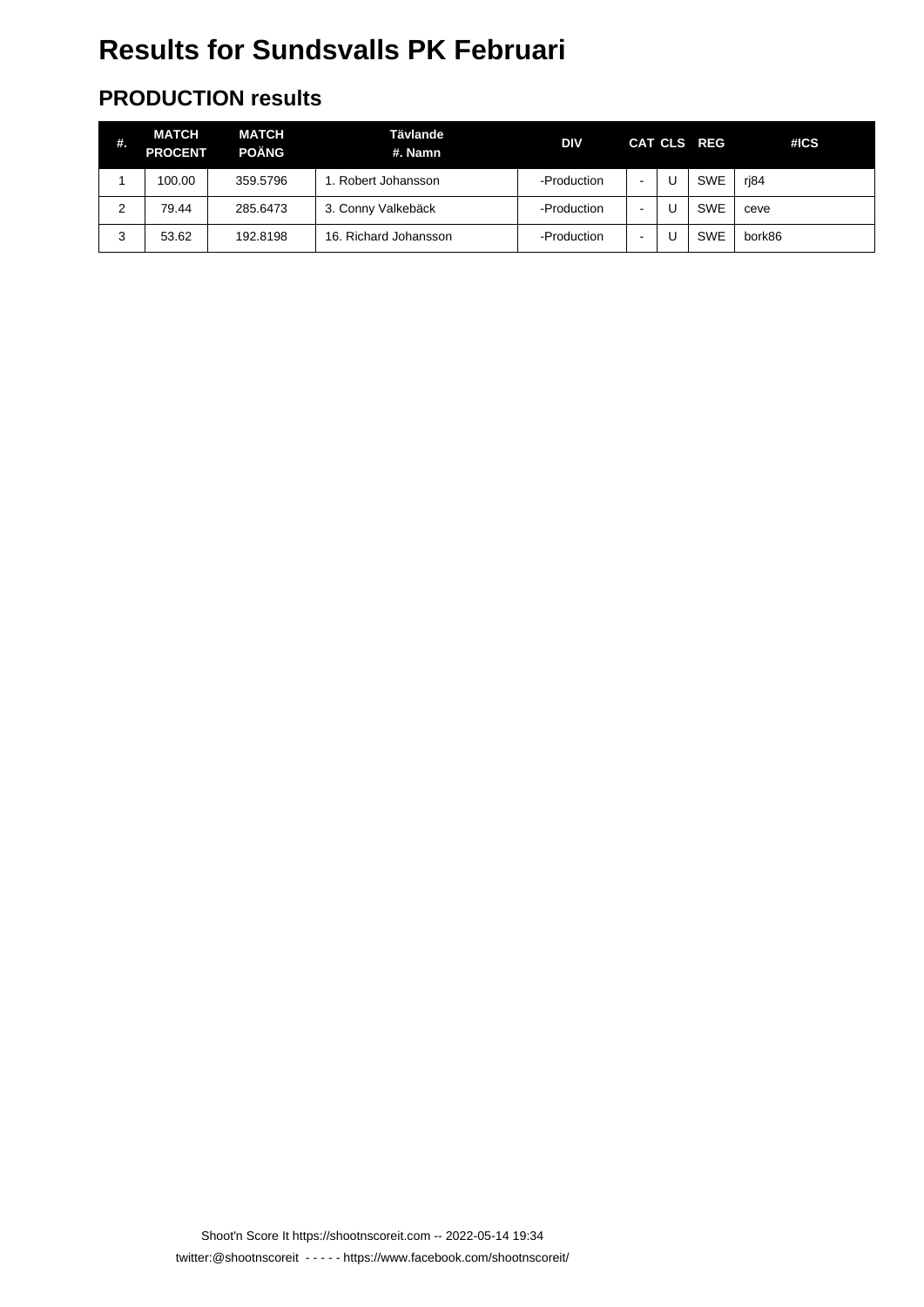#### **CLASSIC results**

| #.     | <b>MATCH</b><br><b>PROCENT</b> | <b>MATCH</b><br><b>POÄNG</b> | Tävlande<br>#. Namn | DIV      |  | CAT CLS REG | #ICS     |
|--------|--------------------------------|------------------------------|---------------------|----------|--|-------------|----------|
|        | 100.00                         | 330.0691                     | 11. Pär Linnarsson  | -Classic |  | <b>SWE</b>  | 45power  |
| ◠<br>∼ | 69.02                          | 227.8084                     | 21. Jonas Sanderyd  | +Classic |  | <b>SWE</b>  | sanderyd |